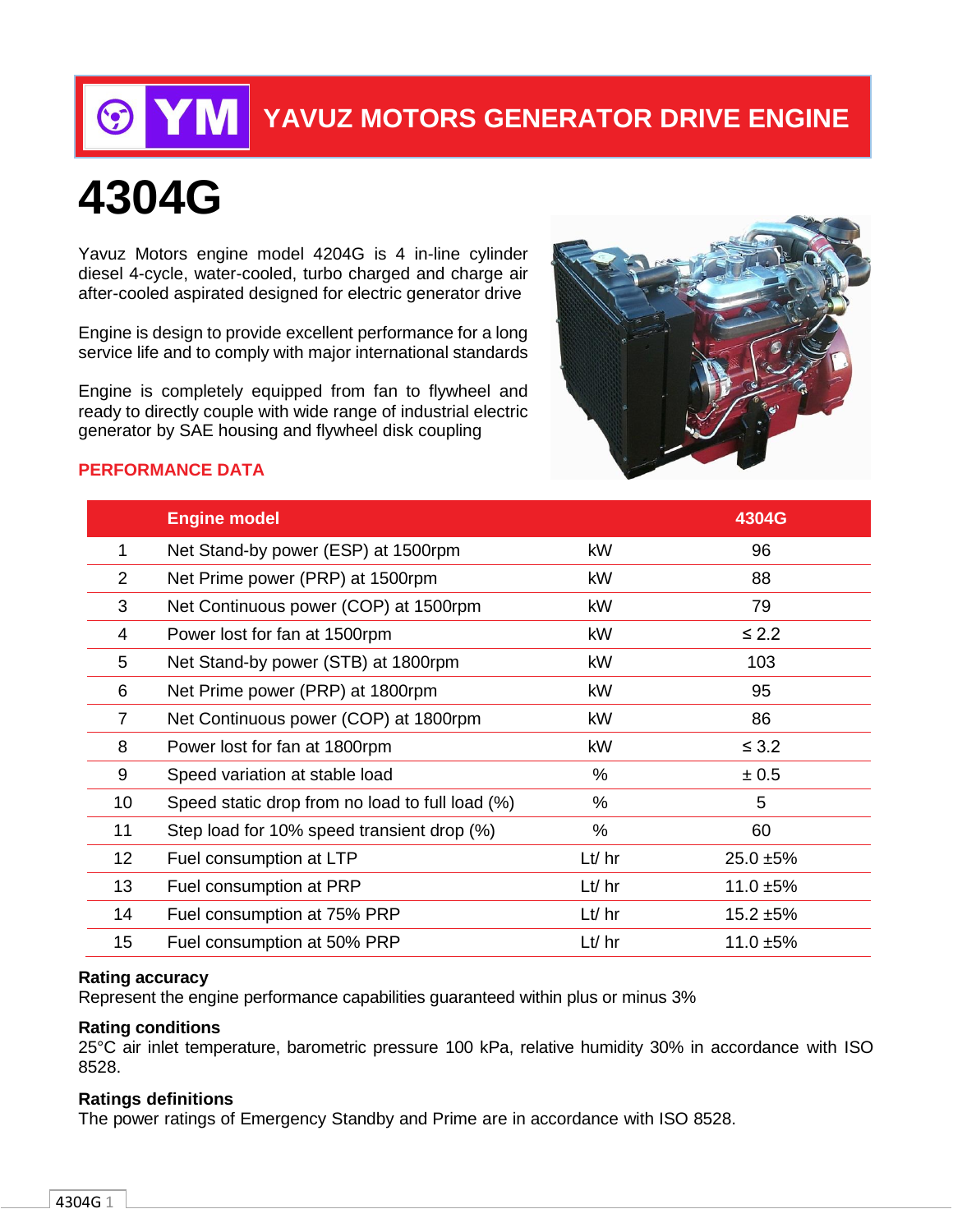#### **EMERGENCY STANDBY POWER RATING**

is applicable for supplying emergency power for the duration of the utility power outage. No overload capability is available for this rating. A standby rated engine should be sized for a maximum of a 70% average load factor and 200 hours of operation per year. This includes less than 50 hours per year at the Standby Power rating.

#### **PRIME POWER RATING**

is available for an unlimited number of hours per year in<br>variable load application. variable load Variable load should not exceed a 70% average load factor during any operating period of 24 hours. The total operating time at 100% Prime Power shall not exceed 500 hours per year. A 10% overload capability is available for a period of 1 hour within a 12 hour period of operation. The total operating time at the 10% overload power shall not exceed 50 hours per year.

#### **CONTINUOUS POWER RATING**

is available for an unlimited number of hours per year at constant load application. Constant load should not exceed a 100% of the Continuous power rating

Electric power must be considered, alternator efficiency, altitude derating and ambient temperature.

# **BASIC ENGINE SPECIFICATION**

Engine cylinder block is made by cast iron and integrated with non-sleeve cylinders. Crankshaft is suspended by plain main bearing and connected to con-rod by plain con-rod bearing. Camshaft is supported by plain sleeve bearing and driven from crankshaft by gears.

Cylinder head is made by cast iron in mono-block type with two valves per cylinder and aluminum rocker cover.

|                | Number of cylinder           |                 | 4              |
|----------------|------------------------------|-----------------|----------------|
| 2              | Bore x stroke                | mm              | 104 x 115      |
| 3              | <b>Displacement</b>          | cm <sup>3</sup> | 3905           |
| $\overline{4}$ | Mean piston speed at 1500rpm | m/s             | 5.75           |
| 5              | Compression ratio            |                 | 17:1           |
| 6              | Flywheel housing             |                 | SAE No. 3      |
| 7              | Flywheel coupling size       |                 | SAE 11.5"      |
| 8              | Dry weight                   | kg              | 465            |
| 9              | Dimension L x W x H          | cm              | 116 x 65 x 105 |

# **AIR INTAKE AND EXHAUST SYSTEM**

Engine air intake is boost-charged through dry air filter, Garrett turbo charger, Honeywell Turbo Technologies, Switzerland - Europe and air-to-air aluminum charge air cooler and aluminum intake manifold. Air filter has a restriction mechanical indicator

Exhaust gas is made through a cast iron exhaust manifold to boot charge turbine before released to atmosphere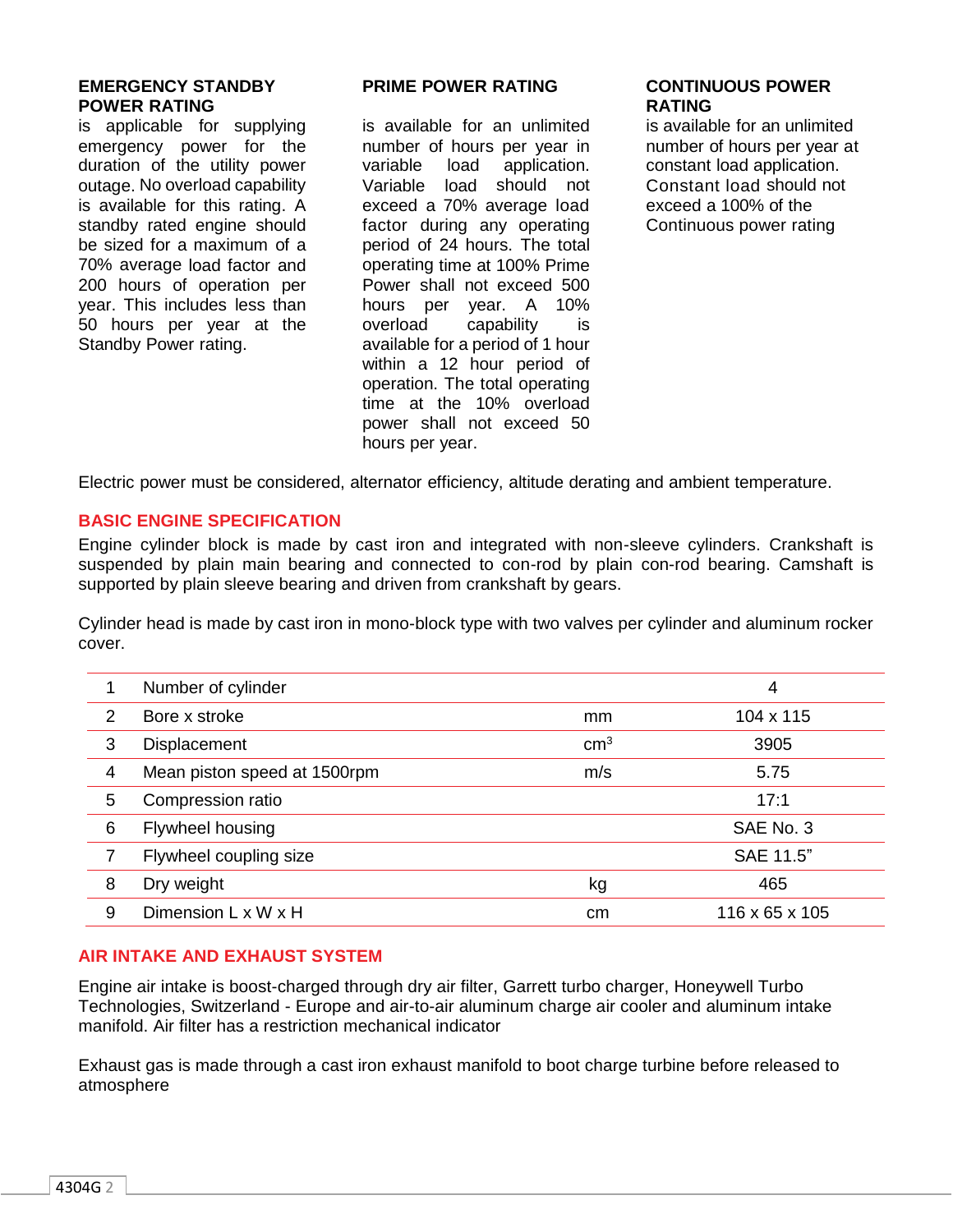|   | Max restriction in air intake (vacuum)   | bar          | 0.035               |
|---|------------------------------------------|--------------|---------------------|
| 2 | Max back pressure of exhaust             | bar          | 0.12                |
| 3 | Max exhaust temperature @1500 rpm        | °С           | 600                 |
| 4 | Max combustion air flow                  | $m^3/hrs$    | 340                 |
| 5 | Turbo charger make/ model                |              | Garrett             |
| 6 | Max turbo charger pressure @1500 rpm     | bar          | 2.5                 |
|   | Charge air cooler make/ model or size    |              | <b>Yavuz Motors</b> |
| 8 | Max charge air cooler inlet temperature  | °С           | 130                 |
| 9 | Max charge air cooler outlet temperature | $^{\circ}$ C | 80                  |

# **COOLING SYSTEM**

Engine is cooled by a radiator liquid cooling system. Water pump and push fan are driven by V-belt from crankshaft pulley. Temperature is controlled by a thermostat valve

Radiator is pressurized type and made by copper tubes and fins

|   | Cooling air flow (fan) for both radiator and charge air<br>cooler     | $m^3/hr$ | 9,000     |
|---|-----------------------------------------------------------------------|----------|-----------|
| 2 | Max pressure drop of cooling air after radiator                       | bar      | 0.005     |
| 3 | Max water pump flow                                                   | Lt/min   | 150       |
|   | Radiator core size                                                    | mm       | 700 x 590 |
| 5 | Max radiator pressure                                                 | bar      | 1.1       |
| 6 | Cooling water volume (including radiator)                             | Lt       | 18        |
|   | Max allowable ambient temperature (Power derating<br>must be applied) |          | 55        |

# **LUBRICATION SYSTEM**

Engine is lubricated by a pressurized oil lubrication circuit. Oil pump is gear type and driven from crankshaft by gear. Lubrication oil is filled in a wet oil sump and cleaned by full flow spin-on filter

|   | Max lube oil pump flow               | Lt/min | 42         |
|---|--------------------------------------|--------|------------|
|   | Max lube oil pressure                | bar    | 10         |
|   | Min lube oil pressure                | bar    | 3          |
|   | Max oil volume                       |        | 13         |
| 5 | Oil viscosity                        |        | SAE 15W-40 |
| 6 | Oil quality class API recommendation |        | $CH-4$     |

# **FUEL SYSTEM**

Fuel is fed from tank by diaphragm type transfer pump through water separator and fine fuel spin-on filter to injection pump. The injection pump is Bosch type in-line pump driven by gear from crankshaft for reliable operation with various kind and quality of fuel oil. Standard governor is mechanical type with 5% static speed droop.